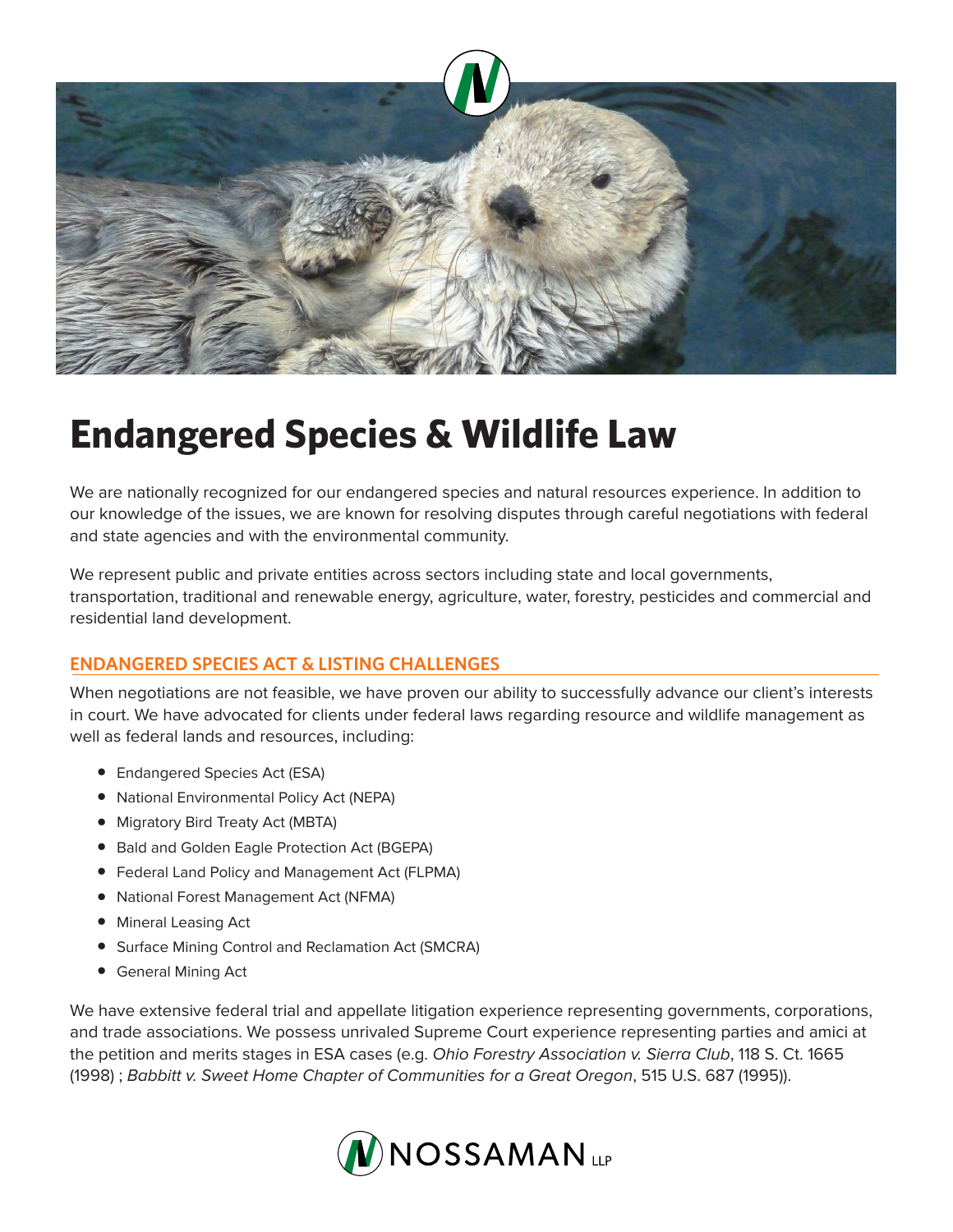We have successfully defended billion-dollar projects against Endangered Species Act challenges. (*Center for Biological Diversity v. Federal Highway Administration*, 290 F. Supp. 2d 1175 (S.D. Cal. 2003)). Nossaman is one of the few law firms in the nation to successfully challenge a species listing under the ESA and to obtain a court order, requiring the U.S. Fish and Wildlife Service to pay our client's attorneys' fees and costs. (*Endangered Species Committee v. Babbitt*, 852 F. Supp. 32 (D.D.C. 1994)). We also successfully challenged the designation of critical habitat for numerous species. (See, e.g., *Agua Caliente v. Norton*, Case No. 05-187 (C.D. Cal. Aug. 2, 2006); *Building Industry Legal Defense Foundation v. Norton*, 231 F. Supp. 2d. 100 (D.D.C. 2002)).

We have a proven track record of working cooperatively with federal, state, and local agencies and tribal governments to anticipate endangered species, natural resources and related environmental legal issues and challenges. We have earned a reputation for crafting measures and recommendations to maximize the defensibility of final environmental documentation and mitigation decisions. In doing so, our clients have established important, helpful precedent both in their approach to environmental issues and in court decisions under the ESA and related federal laws.

### **AT THE FOREFRONT OF ESA LAW & POLICY**

We regularly counsel clients on legislative and regulatory developments. Our partners have worked both as counsel to Congressional committees on ESA amendments and represented clients in amendments to the ESA. We regularly meet with U.S. Fish and Wildlife Service officials throughout the nation to discuss policy and project level issues impacting our clients. We are well known and trusted in Washington, DC as evidenced by the number of Congressional committee chairs and ranking minority members whom have asked us for legislative drafting assistance.

#### **LEADER IN HABITAT CONSERVATION PLAN AND NATURAL COMMUNITIES CONSERVATION PLANS COUNSELING**

Nossaman pioneered the Habitat Conservation Plan (HCP) concept. We have more experience with HCPs and California Endangered Species Act Natural Communities Conservation Plans (NCCPs) than any law firm in the nation. We authored and advocated the HCP provisions of the ESA and have played a leading role in more than a dozen habitat conservation plans.

Since 1982, we have worked on several of the largest and most complex HCPs in the country including:

- The first HCP (San Bruno Mountain)
- The first large-scale, regional HCP (Metropolitan Bakersfield)
- The first combined HCP and California Natural Communities Conservation Plan (Central/Coastal Orange County)
- The controversial and politically-charged Pacific Lumber HCP
- The first county-wide HCP (San Joaquin County)
- The first tribal HCP (Agua Caliente)
- The first HCP establishing a mitigation bank providing for transfer of take authority to third parties (Kern Water Bank)
- The Balcones Canyon HCP
- The Williamson County Regional HCP
- The Hays County Regional HCP